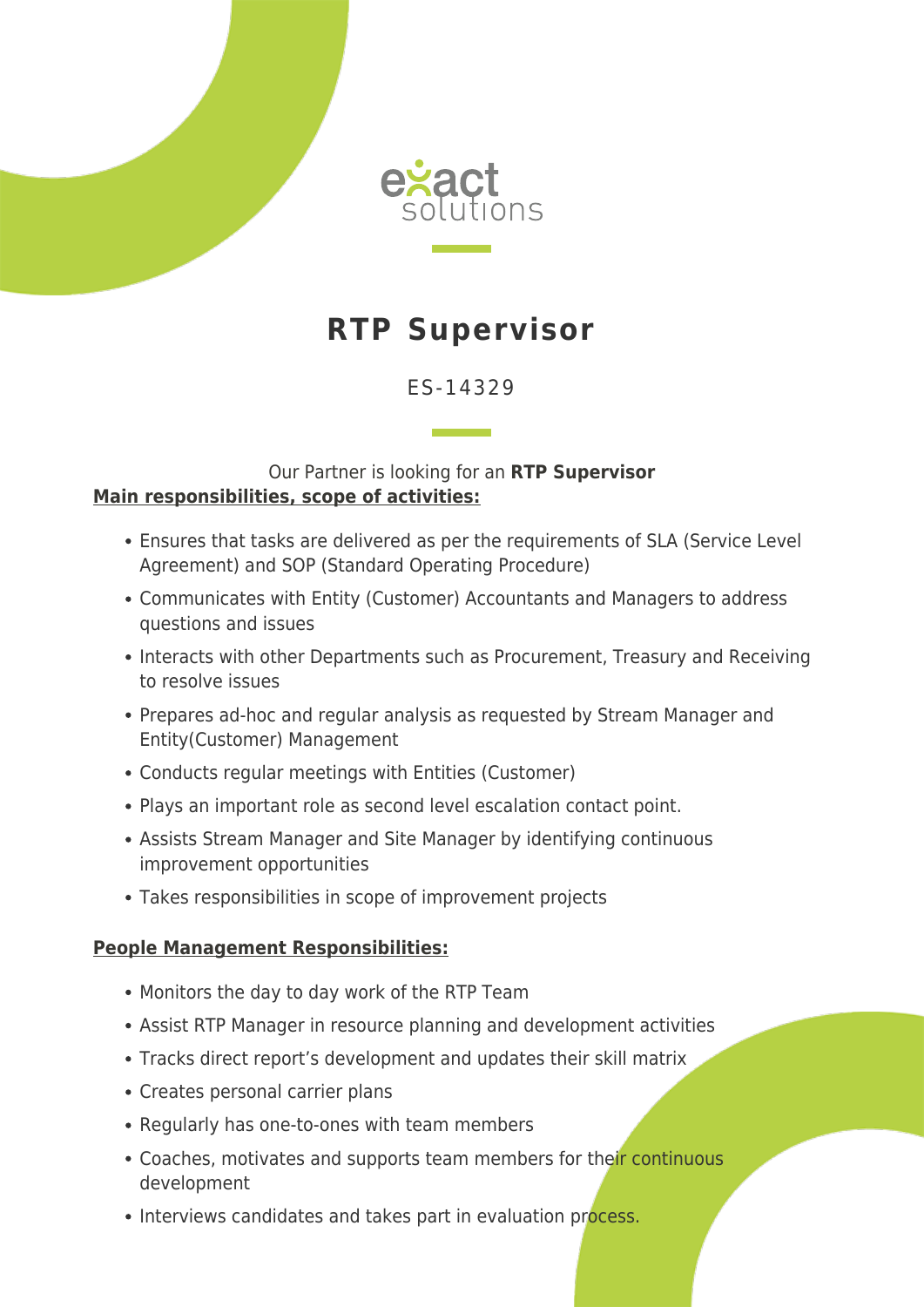- Regularly and ad-hoc reports people management related issues to RTP Leadership
- Recognize successes in the team at first level, works with RTP Leadership for recognition of successful team members at higher levels.
- Regularly provides performance reviews to RTP Leadership
- Monitors low-performing team members and creates detailed performance and training review sheets.
- Cooperates with HR and RTP Leadership for developing and monitoring training plans and their completeness in a given time frame.

## **Payment Processing Responsibilities:**

- Reviews and approves 3rd party payments at first level; Treasury Payments at first level; Payment Maintenance
- Reviews and approves Travel & Expense payments at first level and intercompany Netting payments in BA Direct.
- Reviews and verifies wire payments in online banking platforms systems at first level
- Reviews and approves Debit & Credit adjustments (payment rejections, reversals, refunds etc)
- Identifies & Resolves Payment Discrepancies
- Performs Payment Reconciliations (e.g., Daily, Period, Yearly)

## **SOX Compliance Responsibilities:**

- Ensures that Internal control documentation are updated .
- Ensures all processes comply with policies and procedures and reports all possible incompliance to RTP Leadership.
- Execute any further requests the RTP Manager assigns to RTP Supervisor.

## **Required competencies:**

- Outstanding communication skill and people management skills
- Math Ability, Reasoning Ability, Problem solving
- Knowledge of AP processes and procedures coupled with a track record in managing relationships and SOX compliance
- Ability to understand and operate the Microsoft Office software programs.
- Ability to understand and operate the SSC's ERP Accounts Payable module.

Required education and trainings to the position: